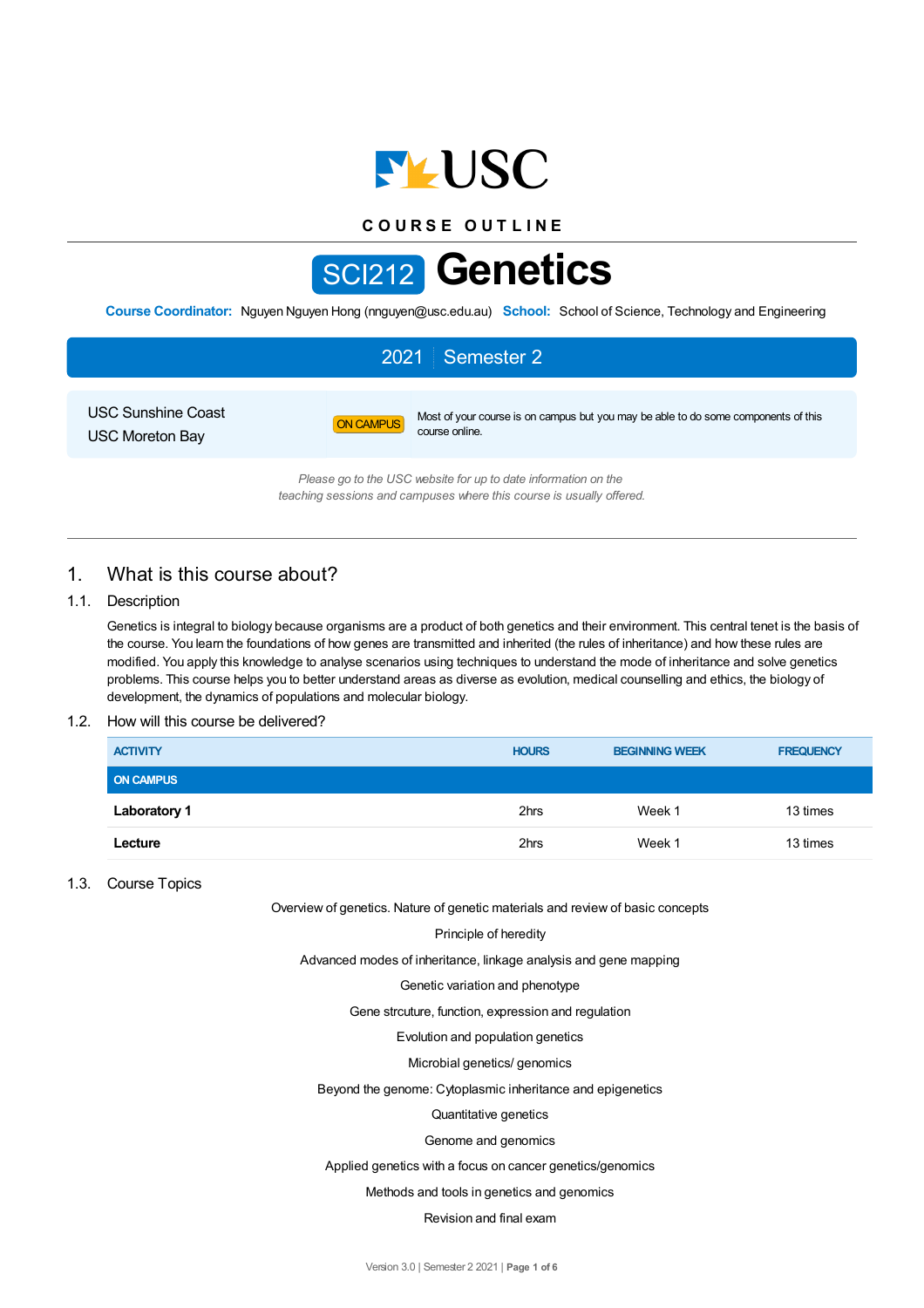# 2. What level is this course?

## 200 Level (Developing)

Building on and expanding the scope of introductory knowledge and skills, developing breadth or depth and applying knowledge and skills in a new context. May require pre-requisites where discipline specific introductory knowledge or skills is necessary. Normally, undertaken in the second or third full-time year of an undergraduate programs.

## 3. What is the unit value of this course?

12 units

# 4. How does this course contribute to my learning?

|              | <b>COURSE LEARNING OUTCOMES</b>                                                                                                                                                                                                                                | <b>GRADUATE QUALITIES</b>                                                 |
|--------------|----------------------------------------------------------------------------------------------------------------------------------------------------------------------------------------------------------------------------------------------------------------|---------------------------------------------------------------------------|
|              | On successful completion of this course, you should be able to                                                                                                                                                                                                 | Completing these tasks<br>successfully will contribute to<br>you becoming |
|              | Demonstrate and apply foundational knowledge of the central role of genetics in biology organisms<br>being a product of their genetics & environment the transmission and inheritance of genes within<br>populations to genetics problems                      | Knowledgeable                                                             |
| $\mathbf{2}$ | Solve a wide range of problems in genetics concerning different species, by using techniques to<br>process genetic data from scenarios analysing the data to determine modes of inheritance and<br>genetic mapping predicting phenotypes based on a hypothesis | Creative and critical thinker                                             |
| $\mathbf{3}$ | Communicate your solutions to genetics problems to specialist audiences according to<br>conventions                                                                                                                                                            | Empowered                                                                 |

# 5. Am Ieligible to enrol in this course?

Refer to the USC [Glossary](https://www.usc.edu.au/about/policies-and-procedures/glossary-of-terms-for-policy-and-procedures) of terms for definitions of "pre-requisites, co-requisites and anti-requisites".

## 5.1. Pre-requisites

LFS100 or (LFS103 and enrolled in Program SE303, AE304, SC355, SC357 or SC354)

## 5.2. Co-requisites

Not applicable

## 5.3. Anti-requisites

Not applicable

## 5.4. Specific assumed prior knowledge and skills (where applicable)

Not applicable

## 6. How am Igoing to be assessed?

## 6.1. Grading Scale

Standard Grading (GRD)

High Distinction (HD), Distinction (DN), Credit (CR), Pass (PS), Fail (FL).

## 6.2. Details of early feedback on progress

Open book online quizzes will help you to learn and revise and build your confidence for the final exam.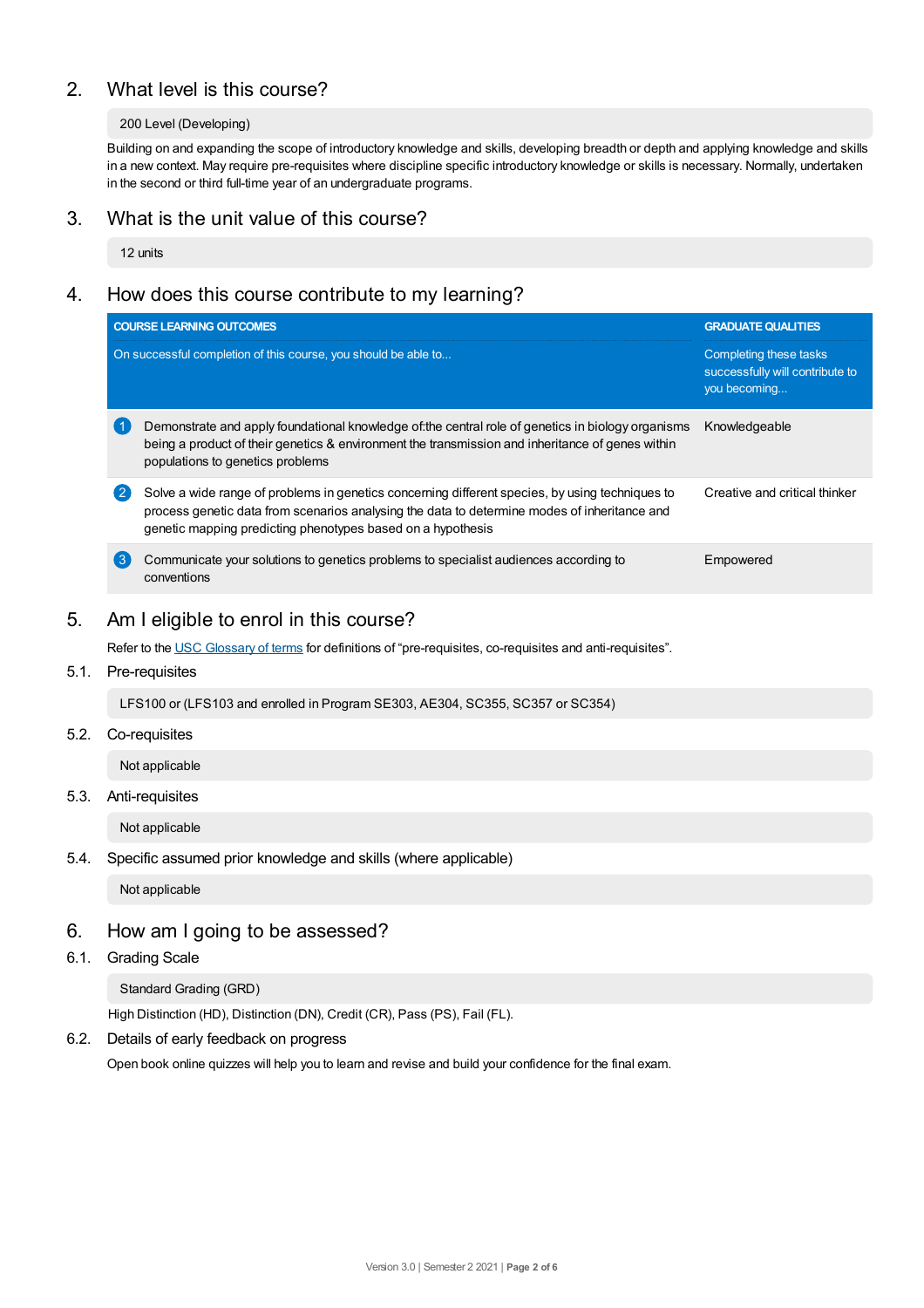## 6.3. Assessment tasks

| <b>DELIVERY</b><br><b>MODE</b> | <b>TASK</b><br>NO. | <b>ASSESSMENT</b><br><b>PRODUCT</b> | <b>INDIVIDUAL</b><br><b>OR GROUP</b> | <b>WEIGHTING</b><br>$\frac{9}{6}$ | <b>WHAT IS THE</b><br><b>DURATION /</b><br><b>LENGTH?</b> | <b>WHEN SHOULD I</b><br><b>SUBMIT?</b>          | <b>WHERE SHOULD I</b><br><b>SUBMIT IT?</b> |
|--------------------------------|--------------------|-------------------------------------|--------------------------------------|-----------------------------------|-----------------------------------------------------------|-------------------------------------------------|--------------------------------------------|
| All                            | $\mathbf{1}$       | Quiz/zes                            | Individual                           | 30%                               | 15 mins                                                   | Throughout teaching<br>period (refer to Format) | <b>Online Assignment</b><br>Submission     |
| All                            | 2                  | Report                              | Individual                           | 50%                               | 1-2 pages<br>(300 approx<br>depending on<br>the prac)     | Throughout teaching<br>period (refer to Format) | Online Assignment<br>Submission            |
| All                            | 3                  | Examination                         | Individual                           | 20%                               | 2 hours                                                   | Week 13                                         | In Class                                   |

# **All - Assessment Task 1:** Online weekly quizzes

| <b>GOAL:</b>     | To learn and revise Course topics to build foundational knowledge and practice techniques when solving problems                                                                                                                                                                                                                                                                               |                                                                                                                                         |                                     |  |  |
|------------------|-----------------------------------------------------------------------------------------------------------------------------------------------------------------------------------------------------------------------------------------------------------------------------------------------------------------------------------------------------------------------------------------------|-----------------------------------------------------------------------------------------------------------------------------------------|-------------------------------------|--|--|
| <b>PRODUCT:</b>  | Quiz/zes                                                                                                                                                                                                                                                                                                                                                                                      |                                                                                                                                         |                                     |  |  |
| <b>FORMAT:</b>   | Lecturers and tutors will model the problem solving approaches for these open book online quizzes that you do in your own<br>time. These help you to learn and revise and build your confidence for the final exam. They are automatically assessed and<br>the correct answers are provided online after you complete the quiz. The lecturer goes through a review of any quiz on<br>request. |                                                                                                                                         |                                     |  |  |
| <b>CRITERIA:</b> | No.                                                                                                                                                                                                                                                                                                                                                                                           |                                                                                                                                         | <b>Learning Outcome</b><br>assessed |  |  |
|                  | $\mathbf{1}$                                                                                                                                                                                                                                                                                                                                                                                  | Demonstrate and apply foundational knowledge of:<br>the central role of genetics in biology                                             | 112                                 |  |  |
|                  | 2                                                                                                                                                                                                                                                                                                                                                                                             | organisms being a product of their genetics & environment                                                                               | 0 2                                 |  |  |
|                  | 3                                                                                                                                                                                                                                                                                                                                                                                             | the transmission and inheritance of genes within populations to genetics problems                                                       | 00                                  |  |  |
|                  | 4                                                                                                                                                                                                                                                                                                                                                                                             | Solve a wide range of problems in genetics concerning different species, by:<br>using techniques to process genetic data from scenarios | 026                                 |  |  |
|                  | 5                                                                                                                                                                                                                                                                                                                                                                                             | analysing the data to determine modes of inheritance and genetic mapping                                                                | 0 2 3                               |  |  |
|                  | 6                                                                                                                                                                                                                                                                                                                                                                                             | predicting phenotypes based on a hypothesis                                                                                             |                                     |  |  |
|                  |                                                                                                                                                                                                                                                                                                                                                                                               |                                                                                                                                         |                                     |  |  |

## **All - Assessment Task 2:** Practical reports

| <b>GOAL:</b>    | To communicate laboratory activities and findings that demonstrates application of foundational knowledge and problem<br>solving skills.                                                                                                                                                                                                                                                           |
|-----------------|----------------------------------------------------------------------------------------------------------------------------------------------------------------------------------------------------------------------------------------------------------------------------------------------------------------------------------------------------------------------------------------------------|
| <b>PRODUCT:</b> | Report                                                                                                                                                                                                                                                                                                                                                                                             |
| <b>FORMAT:</b>  | Weekly. These reports are about your laboratory-based activities. They include drawings, observations, data analysis,<br>cytology, probabilities, simulations, and virtual laboratories. Depending on the activity, the reports will vary between 1-2<br>pages. Your lecturer will provide advice on how to present each report in relation to the nature of the particular practical<br>activity. |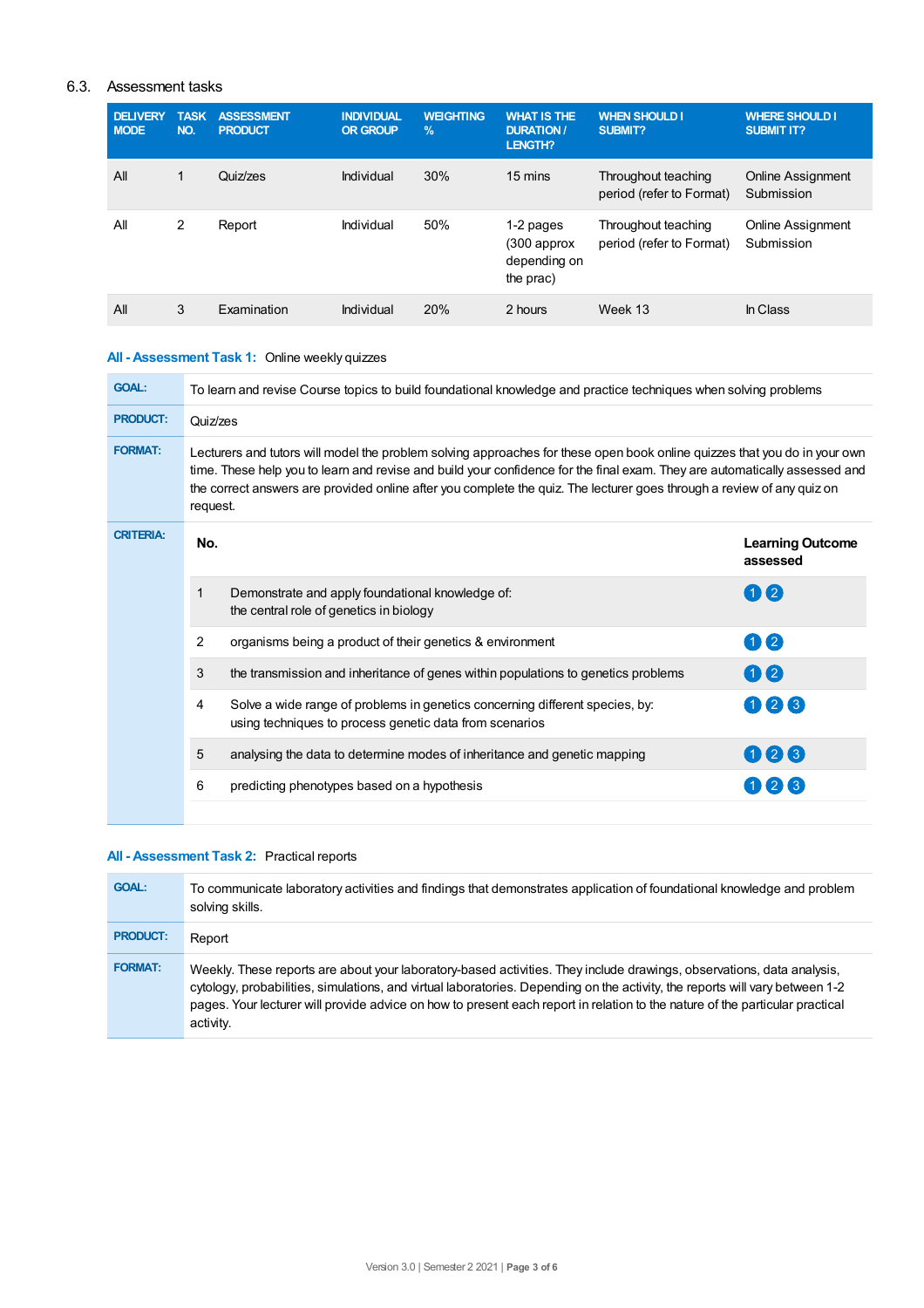| <b>CRITERIA:</b> | No.            |                                                                                                                                         | <b>Learning Outcome</b><br>assessed |
|------------------|----------------|-----------------------------------------------------------------------------------------------------------------------------------------|-------------------------------------|
|                  | 1              | Demonstrate and apply foundational knowledge of:<br>the central role of genetics in biology                                             | 112                                 |
|                  | 2              | organisms being a product of their genetics & environment                                                                               | 02                                  |
|                  | 3              | the transmission and inheritance of genes within populations to genetics problems                                                       | 02                                  |
|                  | 4              | Solve a wide range of problems in genetics concerning different species, by:<br>using techniques to process genetic data from scenarios | 026                                 |
|                  | 5              | analysing the data to determine modes of inheritance and genetic mapping                                                                | 026                                 |
|                  | 6              | predicting phenotypes based on a hypothesis                                                                                             | 023                                 |
|                  | $\overline{7}$ | Communicate your solutions to genetics problems to specialist audiences according to<br>conventions                                     | $\left(3\right)$                    |
|                  |                |                                                                                                                                         |                                     |

## **All - Assessment Task 3:** Final exam

| <b>GOAL:</b>     | To demonstrate and apply foundational genetics knowledge to solve problems and communicate solutions according to<br>conventions.            |                                     |  |  |  |  |
|------------------|----------------------------------------------------------------------------------------------------------------------------------------------|-------------------------------------|--|--|--|--|
| <b>PRODUCT:</b>  | Examination                                                                                                                                  |                                     |  |  |  |  |
| <b>FORMAT:</b>   | A combination of short answers, and short essays                                                                                             |                                     |  |  |  |  |
| <b>CRITERIA:</b> | No.                                                                                                                                          | <b>Learning Outcome</b><br>assessed |  |  |  |  |
|                  | $\mathbf{1}$<br>Demonstrate and apply foundational knowledge of:<br>the central role of genetics in biology                                  | $1)$ $(2)$                          |  |  |  |  |
|                  | $\overline{2}$<br>organisms being a product of their genetics & environment                                                                  | 0 2                                 |  |  |  |  |
|                  | 3<br>the transmission and inheritance of genes within populations to genetics problems                                                       | 006                                 |  |  |  |  |
|                  | 4<br>Solve a wide range of problems in genetics concerning different species, by:<br>using techniques to process genetic data from scenarios | 023                                 |  |  |  |  |
|                  | 5<br>analysing the data to determine modes of inheritance and genetic mapping                                                                | 026                                 |  |  |  |  |
|                  | 6<br>predicting phenotypes based on a hypothesis                                                                                             | 123                                 |  |  |  |  |
|                  | $\overline{7}$<br>Communicate your solutions to genetics problems to specialist audiences according to<br>conventions                        | $\left(3\right)$                    |  |  |  |  |
|                  |                                                                                                                                              |                                     |  |  |  |  |

# 7. Directed study hours

A 12-unit course will have total of 150 learning hours which will include directed study hours (including online if required), self-directed learning and completion of assessable tasks. Directed study hours may vary by location. Student workload is calculated at 12.5 learning hours per one unit.

## 8. What resources do I need to undertake this course?

Please note: Course information, including specific information of recommended readings, learning activities, resources, weekly readings, etc. are available on the course Blackboard site– Please log in as soon as possible.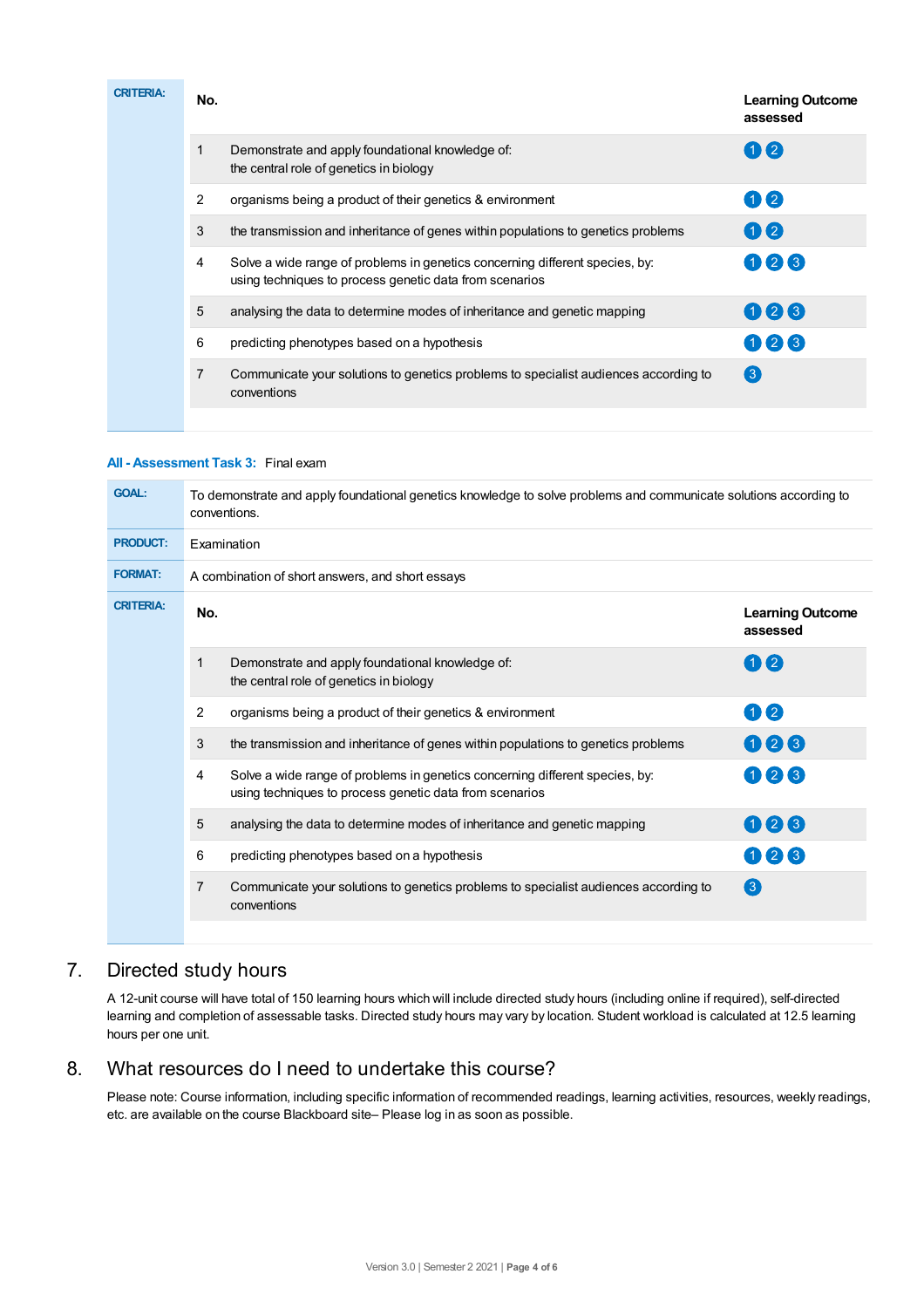## 8.1. Prescribed text(s) or course reader

Please note that you need to have regular access to the resource(s) listed below. Resources may be required or recommended.

| <b>REQUIRED?</b> | <b>AUTHOR</b>                                                                        |  | <b>YEAR TITLE</b> | <b>PUBLISHER</b>   |
|------------------|--------------------------------------------------------------------------------------|--|-------------------|--------------------|
| Required         | Klug, W. Cummings, M., 2009 Essentials of Genetics<br>Spencer, C. & Palladino,<br>М. |  |                   | Pearson Education. |

## 8.2. Specific requirements

Laboratory coat, safety glasses, closed in footwear

# 9. How are risks managed in this course?

Risk assessments have been performed for all laboratory classes and a low level of health and safety risk exists. Some risk concerns may include equipment, instruments, and tools; as well as manual handling items within the laboratory. It is your responsibility to review course material, search online, discuss with lecturers and peers and understand the risks associated with your specific course of study and to familiarise yourself with the University's general health and safety principles by reviewing the online [induction](https://online.usc.edu.au/webapps/blackboard/content/listContentEditable.jsp?content_id=_632657_1&course_id=_14432_1) training for students, and following the instructions of the University staff.

# 10. What administrative information is relevant to this course?

## 10.1. Assessment: Academic Integrity

Academic integrity is the ethical standard of university participation. It ensures that students graduate as a result of proving they are competent in their discipline. This is integral in maintaining the value of academic qualifications. Each industry has expectations and standards of the skills and knowledge within that discipline and these are reflected in assessment.

Academic integrity means that you do not engage in any activity that is considered to be academic fraud; including plagiarism, collusion or outsourcing any part of any assessment item to any other person. You are expected to be honest and ethical by completing all work yourself and indicating in your work which ideas and information were developed by you and which were taken from others. You cannot provide your assessment work to others. You are also expected to provide evidence of wide and critical reading, usually by using appropriate academic references.

In order to minimise incidents of academic fraud, this course may require that some of its assessment tasks, when submitted to Blackboard, are electronically checked through SafeAssign. This software allows for text comparisons to be made between your submitted assessment item and all other work that SafeAssign has access to.

## 10.2. Assessment: Additional Requirements

Your eligibility for supplementary assessment in a course is dependent of the following conditions applying:

The final mark is in the percentage range 47% to 49.4% The course is graded using the Standard Grading scale You have not failed an assessment task in the course due to academic misconduct

## 10.3. Assessment: Submission penalties

Late submission of assessment tasks may be penalised at the following maximum rate: - 5% (of the assessment task's identified value) per day for the first two days from the date identified as the due date for the assessment task.

- 10% (of the assessment task's identified value) for the third day - 20% (of the assessment task's identified value) for the fourth day and subsequent days up to and including seven days from the date identified as the due date for the assessment task.

- A result of zero is awarded for an assessment task submitted after seven days from the date identified as the due date for the assessment task. Weekdays and weekends are included in the calculation of days late. To request an extension you must contact your course coordinator to negotiate an outcome.

## 10.4. Study help

For help with course-specific advice, for example what information to include in your assessment, you should first contact your tutor, then your course coordinator, if needed.

If you require additional assistance, the Learning Advisers are trained professionals who are ready to help you develop a wide range of academic skills. Visit the Learning [Advisers](https://www.usc.edu.au/current-students/student-support/academic-and-study-support/learning-advisers) web page for more information, or contact Student Central for further assistance: +61 7 5430 2890 or [studentcentral@usc.edu.au](mailto:studentcentral@usc.edu.au).

## 10.5. Wellbeing Services

Student Wellbeing provide free and confidential counselling on a wide range of personal, academic, social and psychological matters, to foster positive mental health and wellbeing for your academic success.

To book a confidential appointment go to [Student](https://studenthub.usc.edu.au/) Hub, email [studentwellbeing@usc.edu.au](mailto:studentwellbeing@usc.edu.au) or call 07 5430 1226.